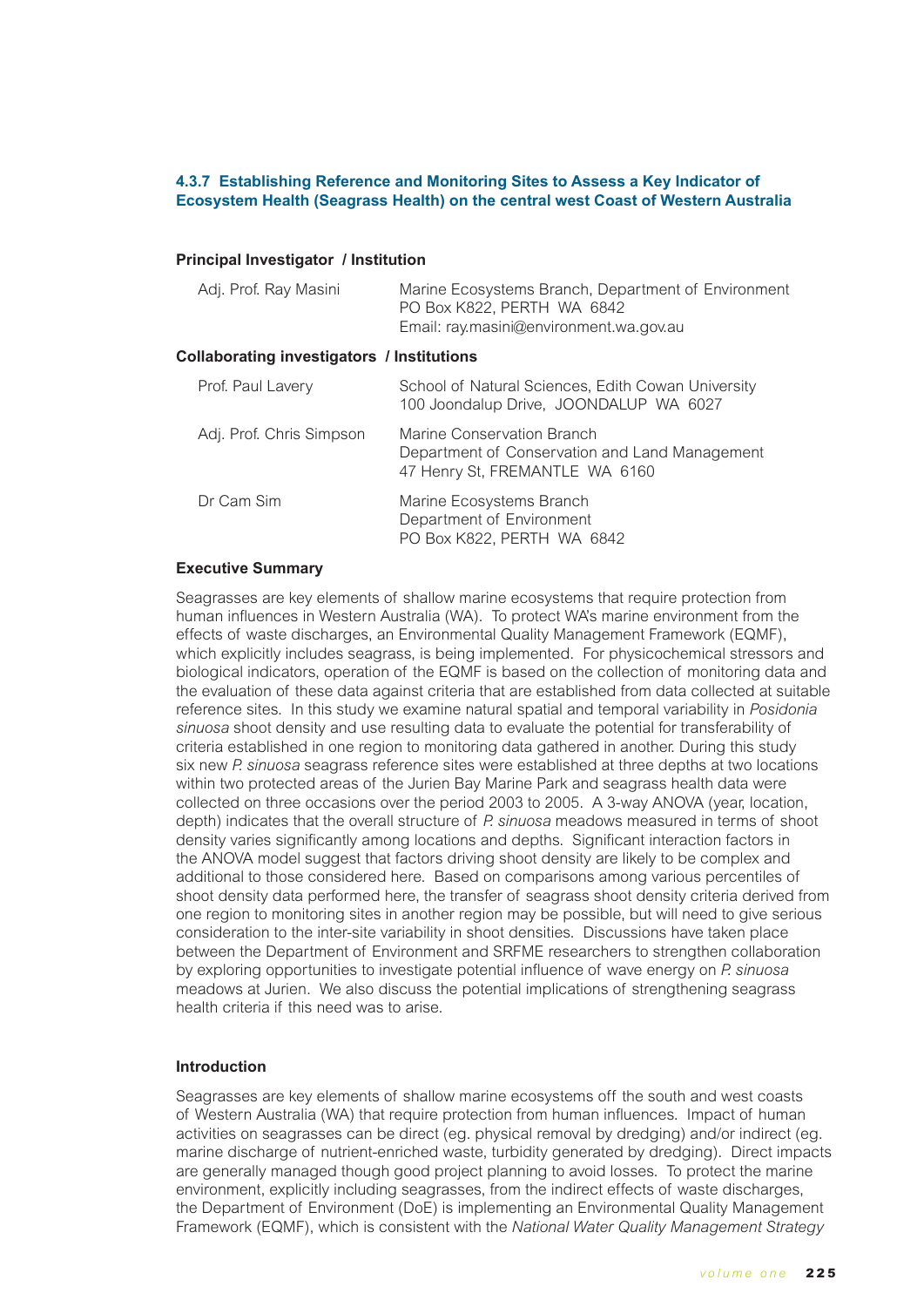documentation (ANZECC and ARMCANZ, 2000). The WA Government has set a mandate to progressively implement the EQMF throughout State waters on a priority basis (Govt of WA, 2003).

In general terms, the operation of the EQMF is based around targeted collection of monitoring data, with these data being evaluated against benchmarks called Environmental Quality Criteria (EQC). For physio-chemical stressors and biological indicators such as seagrass health, the EQC are pre-determined percentiles calculated from data collected at suitable reference sites. As part of the EQMF being given effect in Cockburn Sound through a wholeof-Government *State Environmental Policy* (Govt of WA, 2005), the primary indicator of *Posidonia sinuosa* health is shoot density. Work has been undertaken in SRFME to show that shoot density is a robust early warning indicator of *P. sinuosa* meadow health (Collier, 2005, and Sec. 2.2.1). Part of the EQC for *P. sinuosa* health is met for a 'high level of protection' if the calculated median shoot density at a monitoring site is greater than or equal to the  $20<sup>th</sup>$ percentile of shoot density measured at a suitable reference site in two consecutive years. Conversely, the EQC would not be met if the median of monitoring site data is less that the  $20<sup>th</sup>$  percentile of reference site data, and a management response aimed at improving environmental conditions for seagrass must be implemented.

Underlying the above approach is the need for reference sites to be as similar as possible to the monitoring sites, except that they are not influenced by the anthropogenic pressures that the monitoring sites are exposed to. In this context, the reference sites are designed to disentangle anthropogenic and natural changes. It is well established that *P. sinuosa* shoot density is influenced by depth (Collier, 2005). The influence of depth on seagrass shoot density is accounted for in the EQMF by ensuring that reference sites are established in water depths comparable to depths at the monitoring sites. To date it has been assumed that reference sites should ideally be as close to monitoring sites as possible to minimise the introduction of variation that may arise from natural differences between regions. For example, the percentile-based seagrass shoot density EQC applied in Cockburn Sound are established from data collected each year at reference sites located in the adjacent Warnbro Sound. Currently, little is currently known about variability in shoot density over regional scales, and hence the implications for seagrass health assessments if reference sites are located at varying distances from monitoring sites (e.g. kilometres to 100's of km).

In addition to ensuring that reference sites are established in water depths similar to depths at the monitoring sites, it is desirable to locate reference sites in areas that are afforded long-term protection from the effects of discharges and deposits. Sanctuary and other high protection zones within marine conservation reserves meet this desired objective. The Jurien Bay Marine Park (JBMP) has been selected as the focal point for this study because it includes high protection zones (Sanctuary zones and Special Purpose zones), has a statutory management plan, and contains representative elements of the mid-west coast marine environment. Moreover, land adjacent to the JBMP and areas to the south and north are predicted to come under increasing human-use pressure in the future through urban expansion and port development. Accordingly, forward-looking baseline data acquisition and implementation of the EQMF is a high priority to guide decision-making and to ensure management is effective in protecting the environmental quality and conservation values of the JBMP.

In this study we establish six new seagrass health reference sites in the JBMP, monitor them over three consecutive summers and utilise the resultant data to investigate the potential transferability of seagrass health criteria established from a reference site in one region to 'test' sites nearby (kilometres apart) and in another geographic region (~2° latitude and some 220 km away). This project provides an important information base for setting EQC for seagrass health off the central west coast of WA, further development of seagrass health assessment techniques and future performance evaluation of the JBMP.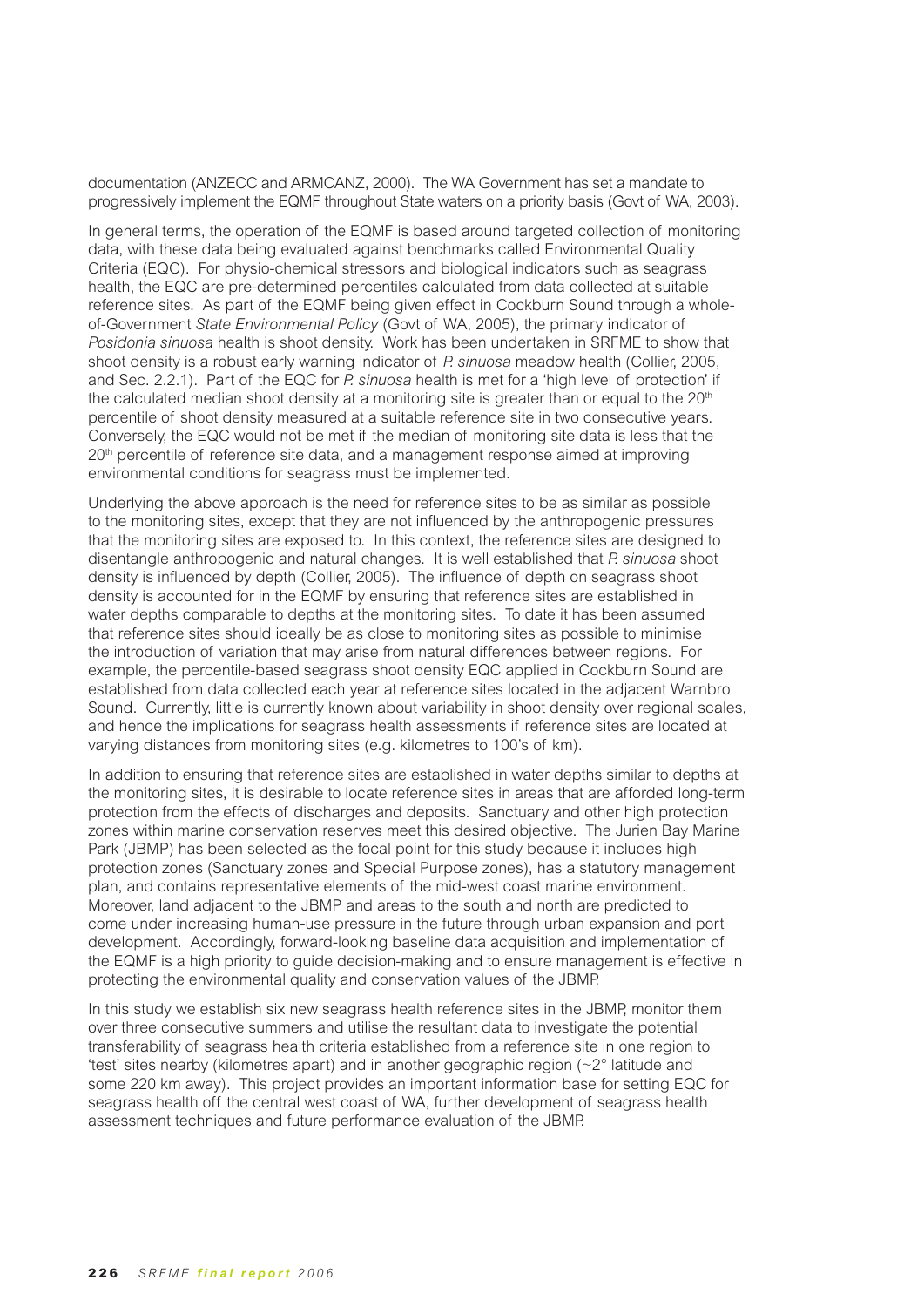# **Study objectives**

The objectives of the project are to:

- quantify the natural spatial and inter-annual variability in proposed seagrass health indicators on the central west coast of WA for a period of three years;
- enable comparisons to be made between natural variability in seagrass health indicators at sites in the vicinity of the JBMP and in Perth's southern metropolitan coastal waters;
- provide an information base to make an assessment of the transferability of proposed seagrass health indicators and criteria from the central west coast and other temperate coastal waters in WA;
- enable Government agencies to broaden the geographic coverage of the environmental quality management framework currently being implemented in Perth's coastal waters; and
- enhance strong collaboration between university researchers, key Government natural resource management agencies and SRFME researchers.

### **Study sites and methods**

### **Study sites**

This study focused on the Jurien Bay Marine Park (JBMP). The township of Jurien is located centrally along the length of the Park and is approximately 200 km north of Perth, Western Australia. As part of the data analyses we also utilised *P. sinuosa* shoot density data collected from reference sites located in Warnbro Sound, about 20 km south of Perth (Lavery and Westera, 2003, 2004, 2005).

A pilot survey was undertaken in late March 2003 to locate *P. sinuosa* meadows at suitable depths in proposed protected areas of the JBMP. Reference sites were subsequently established in large *P. sinuosa-*dominated meadows at two locations in the JBMP, hereafter referred to as Boullanger Island (Is.) and Fisherman's Is. The Boullanger Is. is located near the Jurien township in a Special Purpose (*Puerulus*) Zone, while the Fisherman's Is. location is approximately 17 km north of Jurien and is within the Fisherman's Island Sanctuary Zone (Figure 4.12).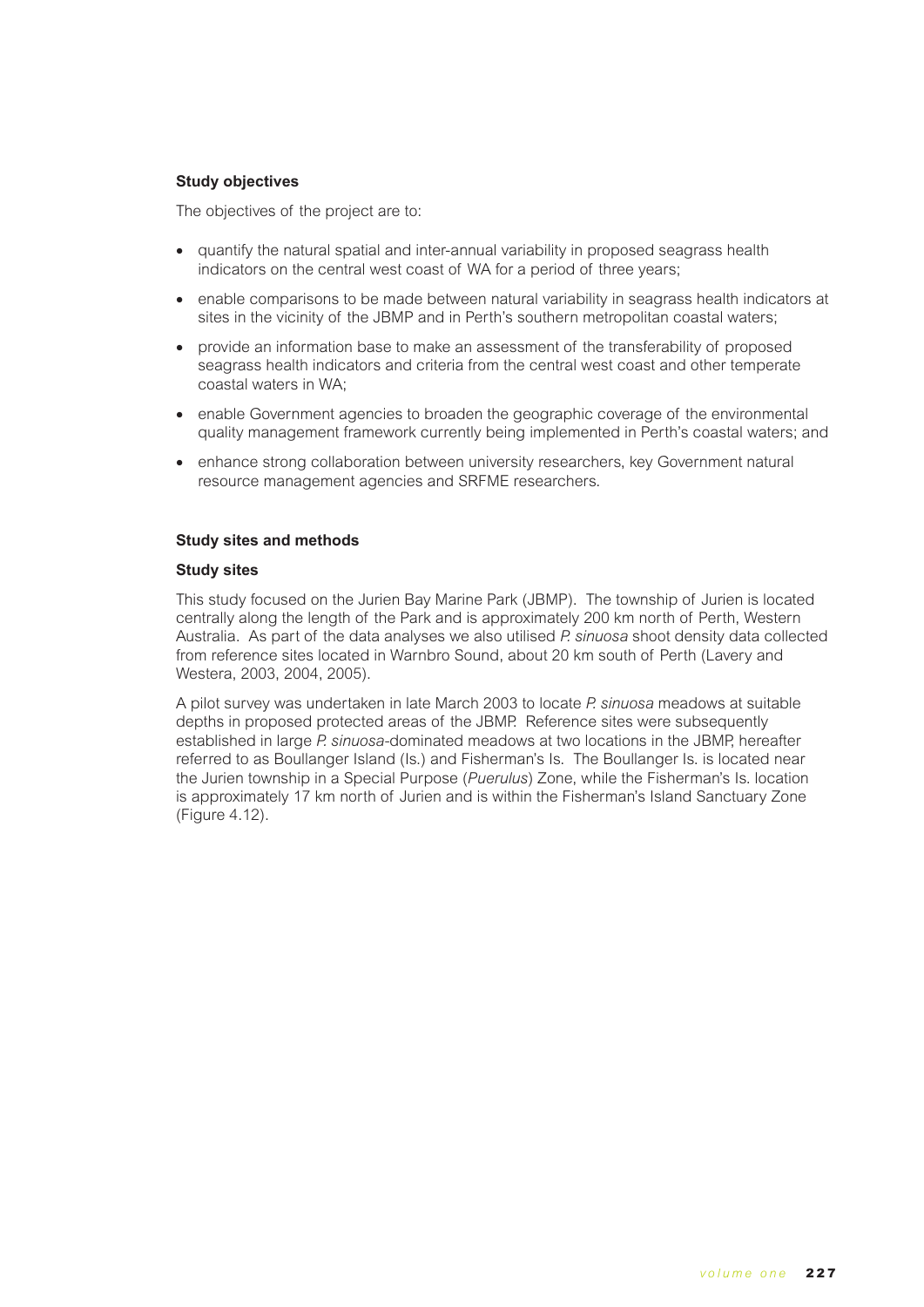

**Figure 4.12:** Location of sampling sites within the Jurien Bay Marine Park.

At each location, reference sites were established at approximately 2.5 m, 3.5 m and 5.5 m water depth over the period 1-3 April 2003. These depths were selected to correspond to water depths at the reference sites located in Warnbro Sound. Following subsequent spatial analysis, it was found that a 2.0 m deep site at Fisherman's Is. fell just outside the gazetted Fisherman's Islands sanctuary zone. To maximise the long-term protection of the site, a new site was established and sampled within the Fisherman's Is. sanctuary zone in 2004, in a water depth of 2.5 m. The site outside the sanctuary zone still contains permanently marked quadrats, but has not been re-sampled since 2003. The Global Positioning System coordinates for each reference site in the JBMP are shown in Table 4.2.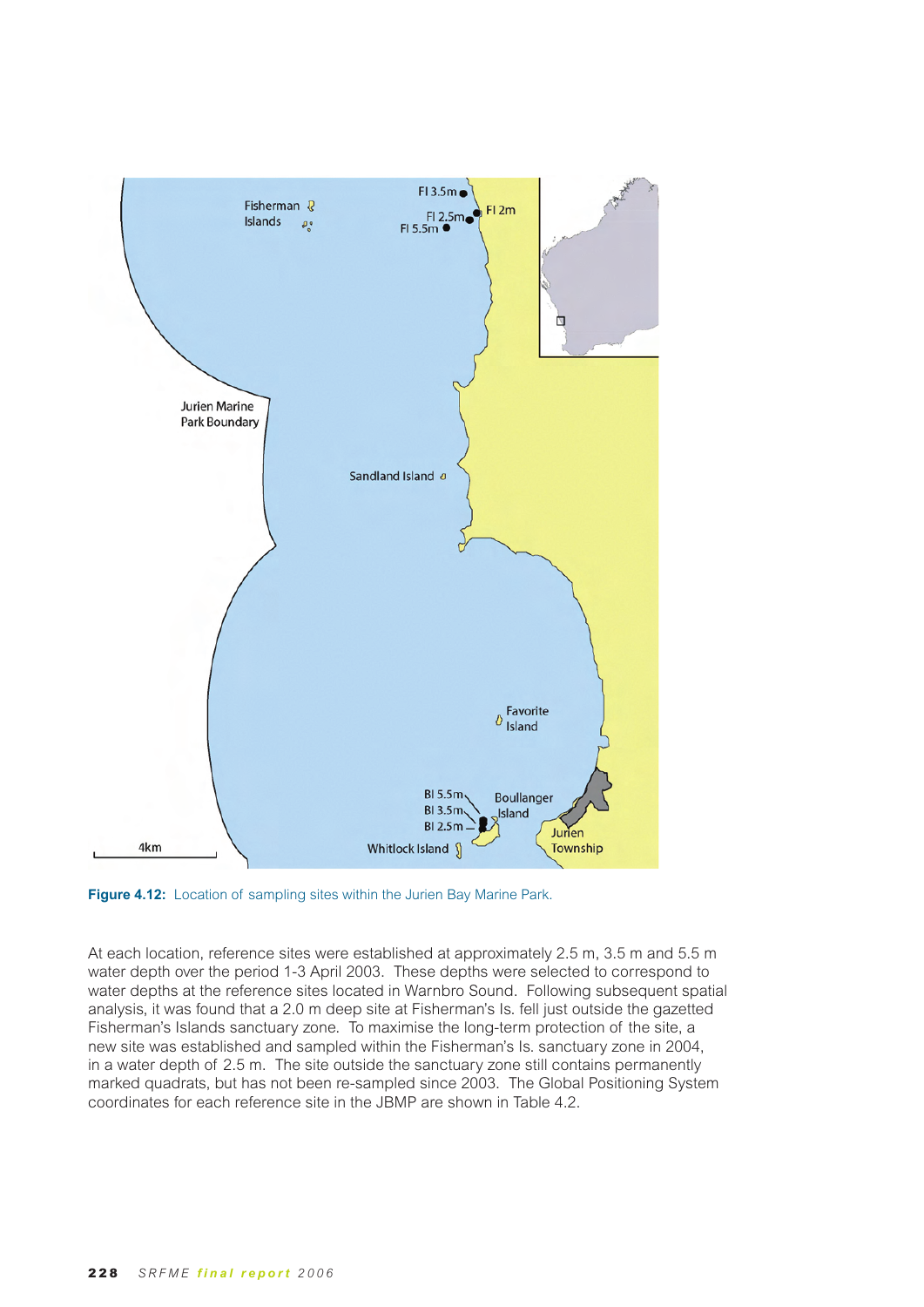| <b>Location</b> | <b>Depth</b>                                                      |                                      | <b>UTM Coordinates</b><br>(WGS84 datum)  | <b>Comment</b>                                              |
|-----------------|-------------------------------------------------------------------|--------------------------------------|------------------------------------------|-------------------------------------------------------------|
|                 |                                                                   | <b>East</b>                          | <b>North</b>                             |                                                             |
| Fisherman's Is. | 2.0 m<br>2.5 <sub>m</sub><br>3.5 <sub>m</sub><br>5.5 <sub>m</sub> | 307408<br>307146<br>306940<br>306417 | 6664795<br>6664594<br>6665428<br>6664328 | 2003 site–not sampled 2004-05<br>Replaces 2.0m site in 2004 |
| Boullanger Is.  | 2.5 <sub>m</sub><br>3.5 <sub>m</sub><br>5.5 <sub>m</sub>          | 307929<br>307955<br>307971           | 6644723<br>6644916<br>6645019            |                                                             |
| Warnbro Sound   | 2.5m<br>3.2 <sub>m</sub><br>5.5m                                  | 378957<br>378967<br>378938           | 6423948<br>6423933<br>6423789            |                                                             |

Table 4.2. Global Positioning System coordinates for seagrass health reference sites in the Jurien Bay Marine Park

## **Methods**

The reference sites were established, and sampled each year, using methods described by Lavery and Westera (2003) and outlined below.

At the 'centre' of each site, a star picket was driven into the sediment to locate the site. Four transects were then randomly located by assigning compass bearings from the central star picket to a start point of each transect. Each transect then continued along the same bearing for a length of 10 meters. A depth measurement was made at the end of each transect to ensure it was within the allowable depth limits for that site  $(\pm 0.2m)$  of the assigned depth for that site). If the depth at the end of the transect was outside the allowable depth limits the end of the transect was rotated until it satisfied the minimum depth requirements.

Six 20 x 20 cm quadrats were established at random distances along each 10 m transect. Stainless steel pegs were driven into the seabed in each corner of the six randomly allocated 20 x 20 cm quadrats to aid relocation on subsequent sampling occasions. Once set in place, each permanent relocatable quadrat was sampled for shoot density, percentage cover, maximum and average shoot height. For those quadrats where the randomly assigned position was either on bare sand (ie. no shoots) or contained other seagrass species other than *P. sinuosa*, the quadrat was moved until it contained shoots of only *P. sinuosa*. This process was carried out at each of the seven sites established at Jurien. A total of 24 permanent quadrats were sampled at each site on 3 occasions: 1-3 April 2003; 27-28 February 2004; and 11 and 24 January 2005.

Data were collected as follows.

### **Shoot Density**

On each sampling occasion, the number of *P. sinuosa* shoots within each 20 x 20 cm quadrat was recorded by a diver on SCUBA. The measured shoot density in each quadrat was then expressed as a density of shoots per square meter (m<sup>-2</sup>).

### **Maximum Shoot Height**

The maximum shoot height was recorded by placing a one metre rule on the seabed and measuring the tallest leaf inside each 20 x 20 cm quadrat.

### **Average Shoot Height**

The average shoot height was recorded by placing a one meter rule on the seabed and measuring the height above the sea floor of 80% of the seagrass leaves inside the 20 x 20 cm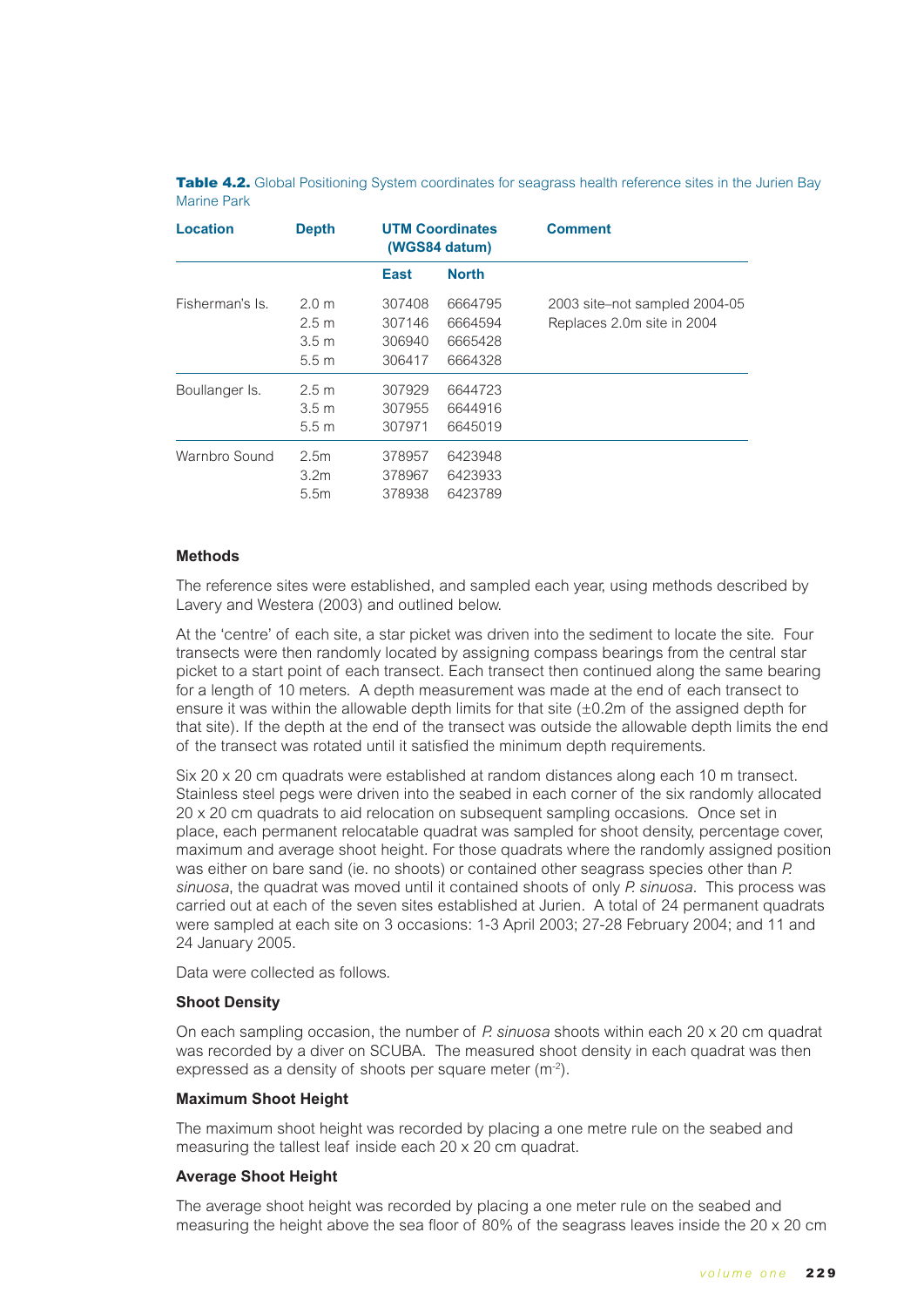quadrat (i.e. the tallest 20% of leaves are ignored; as per Duarte & Kirkman, 2001). The 80<sup>th</sup> percentile was estimated visually by a diver on SCUBA.

### **Percentage Cover**

Within each 20 x 20 cm quadrat leaves were stood upright and an estimate of the percentage of the quadrat containing seagrass was made the divers.

### **Light measurement**

Submersible Odyssey data loggers with  $2\pi$  light sensors were deployed to measure photosynthetically active radiation (PAR) in the field. Two PAR loggers, each with automatic wiper units to minimise sensor fouling, were deployed in an arrangement to enable continuous assessment of light attenuation at the 5.5 m sites at Fisherman's and Boullanger Islands. Another logger was deployed at a shore station at the CALM District office in Jurien to measure ambient surface PAR.

## **Data analysis**

Spatial and inter-annual variability in seagrass shoot density among the JBMP and Warnbro Sound reference sites was analysed by a 3-way ANOVA model in which Location, Depth and Year were fixed factors. Seagrass shoot data from the 2.0 m Fisherman's Is. site established in 2003 were omitted from the ANOVA.

To assess potential transferability of seagrass health indicators and numerical EQC between Perth and the central west coast and other areas of WA, a series of comparisons were made to determine the effect of using each site as a reference for the other two sites. This was done using seagrass shoot density data collected at Fisherman's Is., Boullanger Is. and Warnbro Sound. For each test, two sites were chosen to represent 'test' sites. The  $50<sup>th</sup>$  percentile of shoot density was calculated for these sites and compared against the  $20<sup>th</sup>$  percentile of the chosen 'reference' site. The comparisons between percentile values are similar to those used to test the health of seagrass at monitoring sites in Cockburn Sound against reference site data collected in Warnbro Sound (EPA, 2005a&b). Percentile values were calculated from the total data sets for all years at each site to maximize size of the data set ( $n=72$ ) and minimize the interpolation necessary to calculate the percentiles. Due to the relocation of the Fisherman's Is. 2.5 m site in 2004 and because the comparison of percentiles relies on data collected from the same site over time, the 20<sup>th</sup> and 50<sup>th</sup> percentiles of shoot density at this site were calculated using 2004 and 2005 data only (n=48). Tests were made for all combinations of 'test' and 'reference' sites.

## **Results**

## **Spatial and temporal variation in** *P. sinuosa* **shoot density**

Over the three years of this study and across the three depths sampled, average *P. sinuosa* shoot density ranged from 727 to 973 shoots m<sup>-2</sup> at Boullanger Is. and 734 to 1511 shoots m<sup>-2</sup> at Fisherman's Is. (Table 4.3). Average shoot density at reference sites in Warnbro Sound varied over the same three years and at similar depths from 738 to 1100 shoots  $m^2$  (Table 4.3).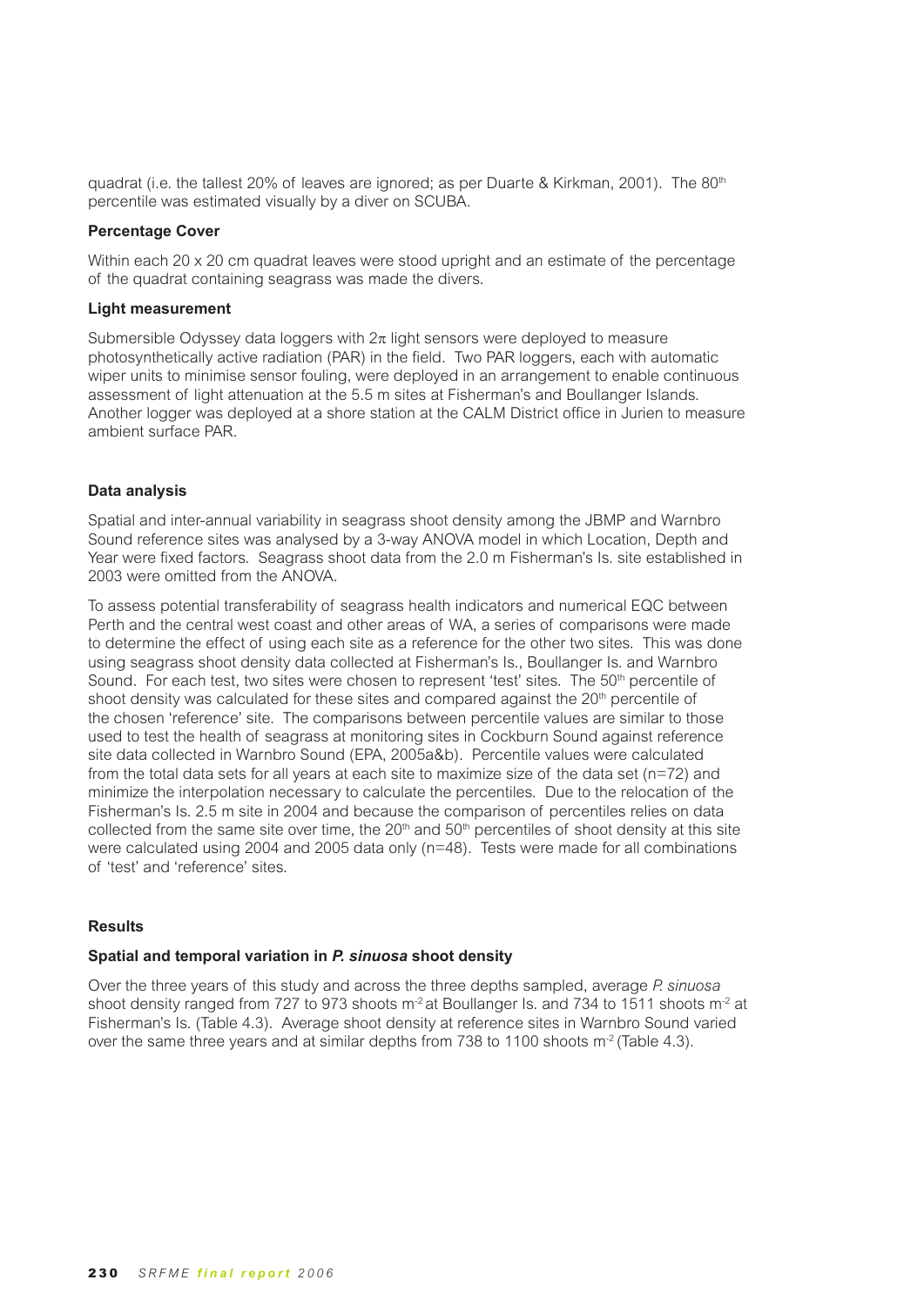| Year | <b>Depth</b><br>2.5 <sub>m</sub> | <b>Depth</b><br>3.5 <sub>m</sub> | <b>Depth</b><br>5.5 <sub>m</sub> |
|------|----------------------------------|----------------------------------|----------------------------------|
|      | <b>Boullanger Island</b>         |                                  |                                  |
| 2003 | 866 (64)                         | 861 (74)                         | 727 (49)                         |
| 2004 | 950 (78)                         | 974 (95)                         | 838 (65)                         |
| 2005 | 878 (58)                         | 805 (86)                         | 797 (51)                         |
|      | Fisherman's Island               |                                  |                                  |
| 2003 | 1116 (50)                        | 735 (60)                         | 9188 (54)                        |
| 2004 | 1511 (92)                        | 794 (63)                         | 934 (68)                         |
| 2005 | 1275 (81)                        | 734 (53)                         | 1061 (74)                        |
|      | Warnbro Sound                    |                                  |                                  |
| 2003 | 980 (80)                         | 1100 (132)                       | 860 (55)                         |
| 2004 | 958 (68)                         | 917 (118)                        | 781 (43)                         |
| 2005 | 1100 (84)                        | 833 (81)                         | 738 (61)                         |

**Table 4.3.** Mean shoot densities (±standard error) for each region, year and depth.

Spatial and temporal patterns in mean *P. sinuosa* shoot densities at the sites monitored are illustrated in Figure 4.13. Mean shoot density was higher at the 2.5 m Fisherman's Is. site than at any of the other sites (Figure 4.13). Mean shoot densities at Boullanger Is. and Fisherman's Is. show similar patterns of inter-annual variation, which is characterised by an increase in 2004 compared with 2003, and then followed by a slight reduction in 2005. This pattern did not hold for sites at Warnbro Sound, where mean shoot densities were generally highest in 2003 and declined in 2004 and 2005, particularly at the 3.5 m site and less so at 5.5 m (Figure 4.13).





Results of 3-way ANOVA indicate that location and depth both significantly affected *P. sinuosa* shoot density at the sites surveyed over the 3 years sampled (Table 4.4). The significant interactions between Year and Location, and Location and Depth suggest that the differences in shoot density among locations were only statistically significant at some depths and in some years. The interaction of Location and Depth was driven by a minimal change in shoot density over depth at Boullanger Is., but more significant among-depth differences at the other two sites, particularly Fisherman's Is. where shoot density at the 3.5 m site was considerably less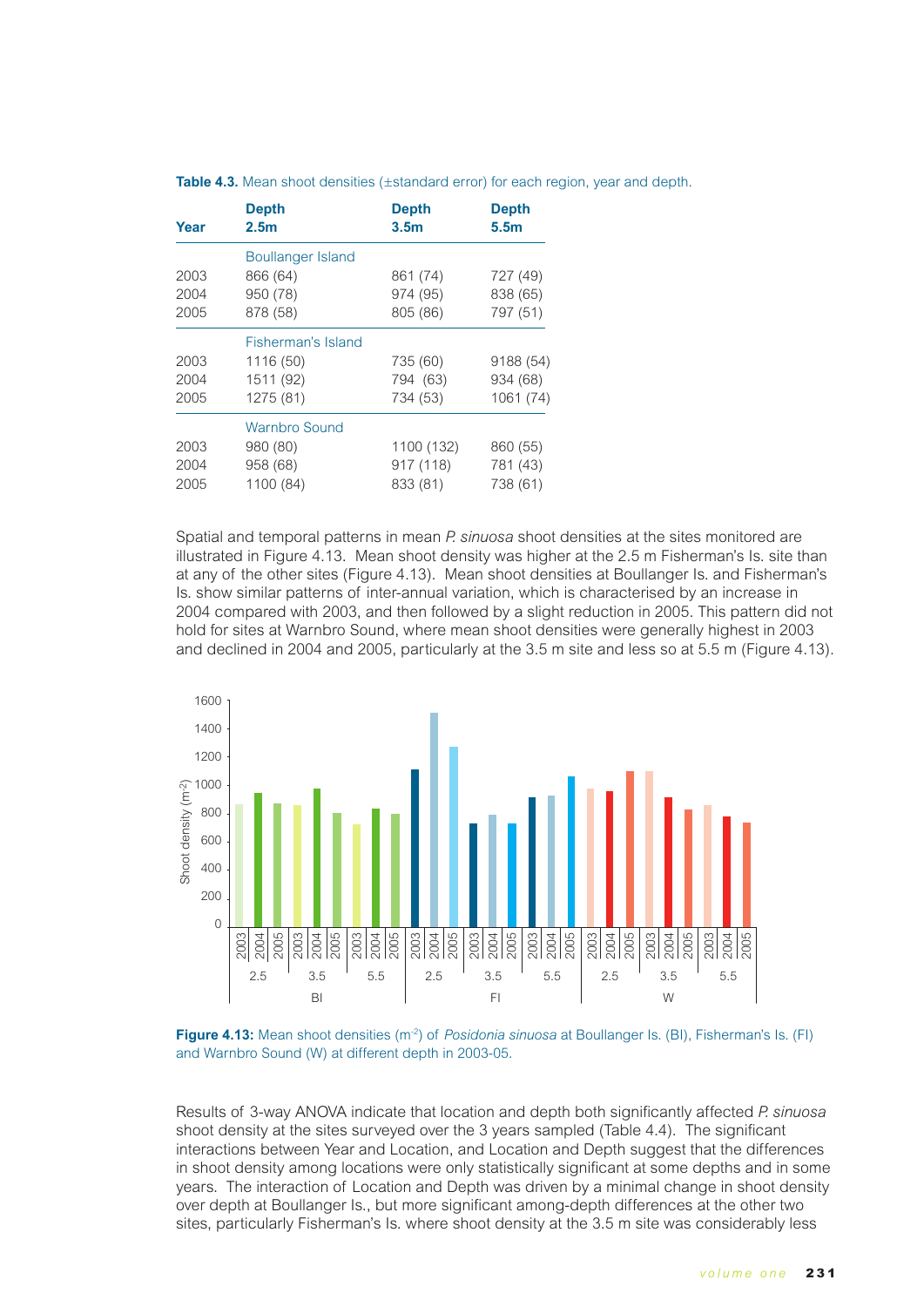than at the 2.5 m site. As noted earlier, Boullanger Is. and Fisherman's Is. sites showed similar patterns of inter-annual variation in shoot density, while at the Warnbro Sound sites, the threeyear inter-annual variation was generally quite different.

| <b>Source</b>           | <b>Type III Sum</b><br>of Squares | df             | <b>Mean Square</b> | F       | Sig. |
|-------------------------|-----------------------------------|----------------|--------------------|---------|------|
| Corrected Model         | 31882.263(a)                      | 26             | 1226.241           | 6.089   | .000 |
| Intercept               | 869800.858                        | 1              | 869800.858         | 4319.05 | .000 |
| YEAR                    | 599.681                           | 2              | 299.841            | 1.489   | .226 |
| <b>LOCATION</b>         | 4105.124                          | 2              | 2052.562           | 10.192  | .000 |
| <b>DEPTH</b>            | 10413.794                         | $\overline{2}$ | 5206.897           | 25.855  | .000 |
| YEAR * LOCATION         | 2155.394                          | $\overline{4}$ | 538.848            | 2.676   | .031 |
| YEAR * DEPTH            | 1660.055                          | $\overline{4}$ | 415.014            | 2.061   | .084 |
| <b>LOCATION * DEPTH</b> | 10391.707                         | $\overline{4}$ | 2597.927           | 12.900  | .000 |
| YEAR * LOCATION * DEPTH | 2169.613                          | 8              | 271.202            | 1.347   | .217 |
| Error                   | 122443.145                        | 608            | 201.387            |         |      |
| Total                   | 1027641.000                       | 635            |                    |         |      |
| Corrected Total         | 154325.408                        | 634            |                    |         |      |

**Table 4.4.** Results of 3-way ANOVA testing for effects of Year, Region and Depth on *P. sinuosa* shoot density.

*a R Squared = .207 (Adjusted R Squared = .173)*

The overall shoot density structure of *P. sinuosa* meadows was also examined by evaluating the between-location variation in the estimates of selected percentiles. There were differences in the percentile values calculated for each site at any given depth (Table 4.5). The maximum divergence in the estimates of percentile values tended to occur at the 2.5 m depth where the 50<sup>th</sup>, 20<sup>th</sup>, 5<sup>th</sup>, and 1<sup>st</sup> percentiles at Boullanger Is. were 59%, 67%, 52% and 26% of the maximum estimates for corresponding percentiles, which were all calculated for Fisherman's Is. In absolute terms, these maximum discrepancies equate to between 320 and 430 shoots m<sup>-2</sup>. Greater discrepancy among sites also tended to occur for the smaller percentiles (i.e. 1<sup>st</sup> and  $5<sup>th</sup>$ ), particularly at 2.5 m and, to a lesser degree, the 3.5 m sites.

**Table 4.5.** Variation in estimates of percentile values for shoot density, expressed as a proportion of the maximum percentile value, for combined 2003-05 data at each depth at Boullanger Is. (BI), Fisherman's Is. (FI) and Warnbro Sound (W).

|                  |             | <b>Percentile</b> |      |      |      |  |  |  |
|------------------|-------------|-------------------|------|------|------|--|--|--|
| <b>Depth</b>     | <b>Site</b> | 50th              | 20th | 5th  | 1st  |  |  |  |
| 2.5 <sub>m</sub> | BI          | 0.59              | 0.67 | 0.52 | 0.26 |  |  |  |
|                  | FI          | 1.00              | 1.00 | 1.00 | 1.00 |  |  |  |
|                  | W           | 0.69              | 0.72 | 0.64 | 0.47 |  |  |  |
| 3.5 <sub>m</sub> | BI          | 0.89              | 0.95 | 0.63 | 0.40 |  |  |  |
|                  | FI          | 0.78              | 1.00 | 1.00 | 1.00 |  |  |  |
|                  | W           | 1.00              | 0.83 | 0.53 | 0.54 |  |  |  |
| 5.5 m            | BI          | 0.83              | 0.79 | 0.76 | 0.71 |  |  |  |
|                  | FI          | 1.00              | 1.00 | 1.00 | 0.90 |  |  |  |
|                  | W           | 0.80              | 0.77 | 0.97 | 1.00 |  |  |  |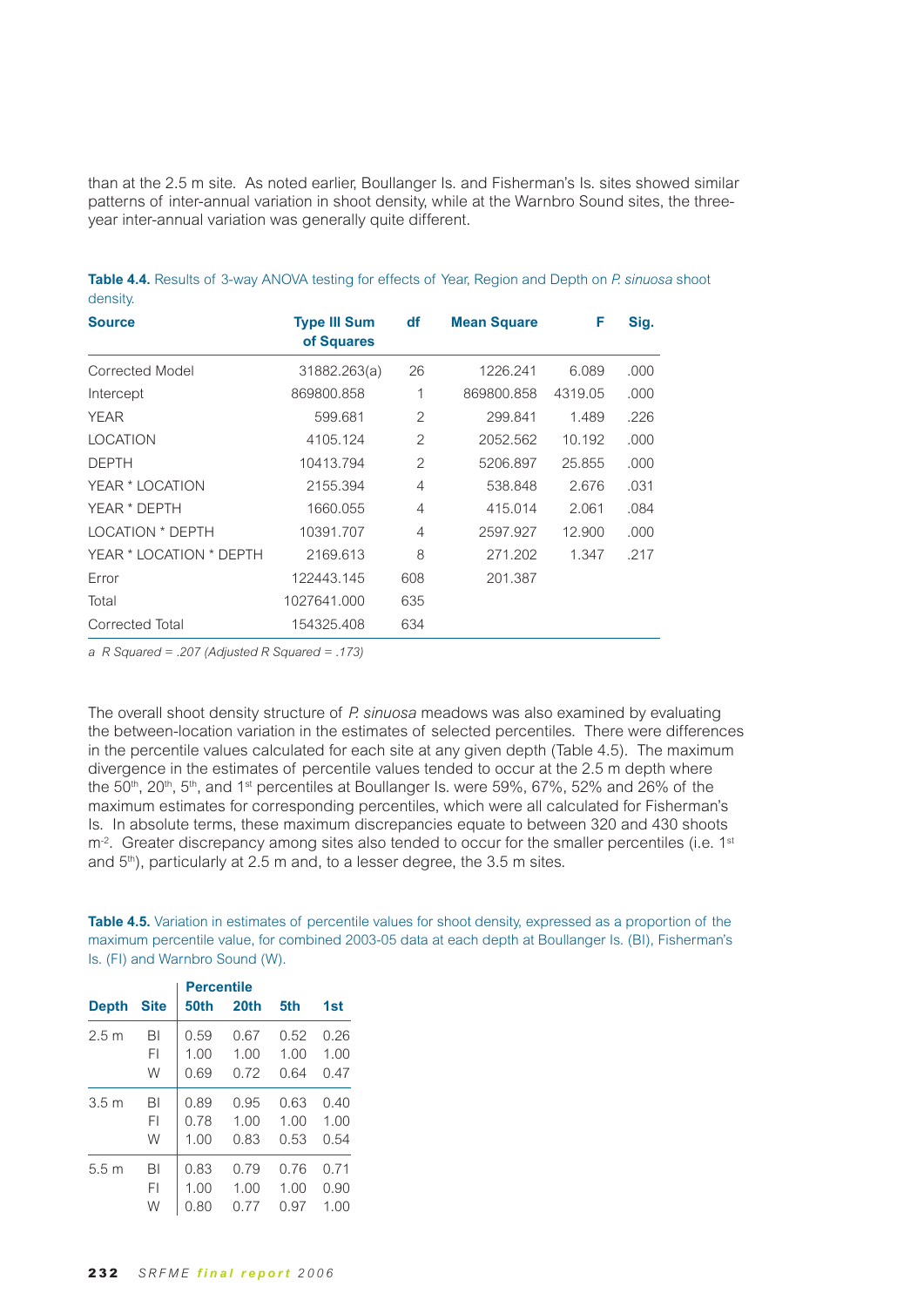## **Potential transferability of indicators and criteria**

Figure 4.14 shows multiple comparisons of median seagrass shoot densities verses  $20<sup>th</sup>$ percentiles for all combinations of location and depth. In all cases but one, median seagrass shoot densities for the selected 'test' sites were greater than the 20<sup>th</sup> percentile calculated for selected 'reference' site. The median seagrass shoot density for Boullanger Is. 2.5 m (863 shoots m<sup>-2</sup>) was the only median less than a 20<sup>th</sup> percentile value (<975 shoots m<sup>-2</sup>, Fisherman's Is. 2.5m). The Boullanger Is. 2.5 m median was greater than the 5<sup>th</sup> percentile of Fisherman's Is. 2.5m data (734 shoots m<sup>-2</sup>).

| 2.5 <sub>m</sub>            | 655 (B) |        | 975(F)    |        | 700(W)  |        |
|-----------------------------|---------|--------|-----------|--------|---------|--------|
| Ref (20 <sup>th%</sup> ile) | < 1450  | < 1000 | >863      | < 1000 | < 863   | < 1450 |
| Test (median)               | (F)     | (W)    | (B)       | (W)    | (B)     | (F)    |
|                             |         |        |           |        |         |        |
| 3.5 <sub>m</sub>            | 500(B)  |        | 525 $(F)$ |        | 435 (W) |        |
| Ref (20 <sup>th%</sup> ile) | <775    | < 1000 | &888      | < 1000 | < 888   | < 775  |
| Test (median)               | (F)     | (W)    | (B)       | (W)    | (B)     | (F)    |
|                             |         |        |           |        |         |        |
| 5.5 <sub>m</sub>            | 575 (B) |        | 725(F)    |        | 555 (W) |        |
| Ref (20 <sup>th%</sup> ile) | < 950   | < 762  | < 788     | < 762  | < 788   | < 950  |
| Test (median)               | (F)     | (W)    | (B)       | (W)    | (B)     | (F)    |

Motes<sup>.</sup>

*SIGNIFIES@COMPLIANCEOF THEMEDIANTESTSITESEAGRASSSHOOTDENSITY*

against the 20th percentile of the selected reference site data.

 $>$  signifies 'non compliance' with the above test.

**Figure 4.14:** Multiple comparisons of medians verses 20<sup>th</sup> percentiles for all combinations of sites at Jurien Bay Marine Park and Warnbro Sound. (Ref = 'reference site', Test = 'test' site, F = Fisherman's Island,  $B = B$ oulanger Island,  $W = W$ arnbro Sound).

### **Other indicators**

*Posidonia sinuosa* shoot height was measured along with shoot density. At each depth, shoots were longer at Boullanger Is. than at Fisherman Is. (Figure 4.15). This pattern was particularly strong at the 2.5 m and 5.5 m sites. Shoot density was strongly negatively related to shoot height at the same depths. A similar relationship between shoot height and shoot density at the two locations was not observed at 3.5m.

Odyssey PAR data loggers were deployed at the Boullanger Is. and Fisherman's Is. 5.5 m sites on two occasions. The loggers either failed to record or logged erroneous and unstable data on both occasions. Accordingly, we have not been able to investigate the variability of PAR among the reference sites in Jurien or Perth.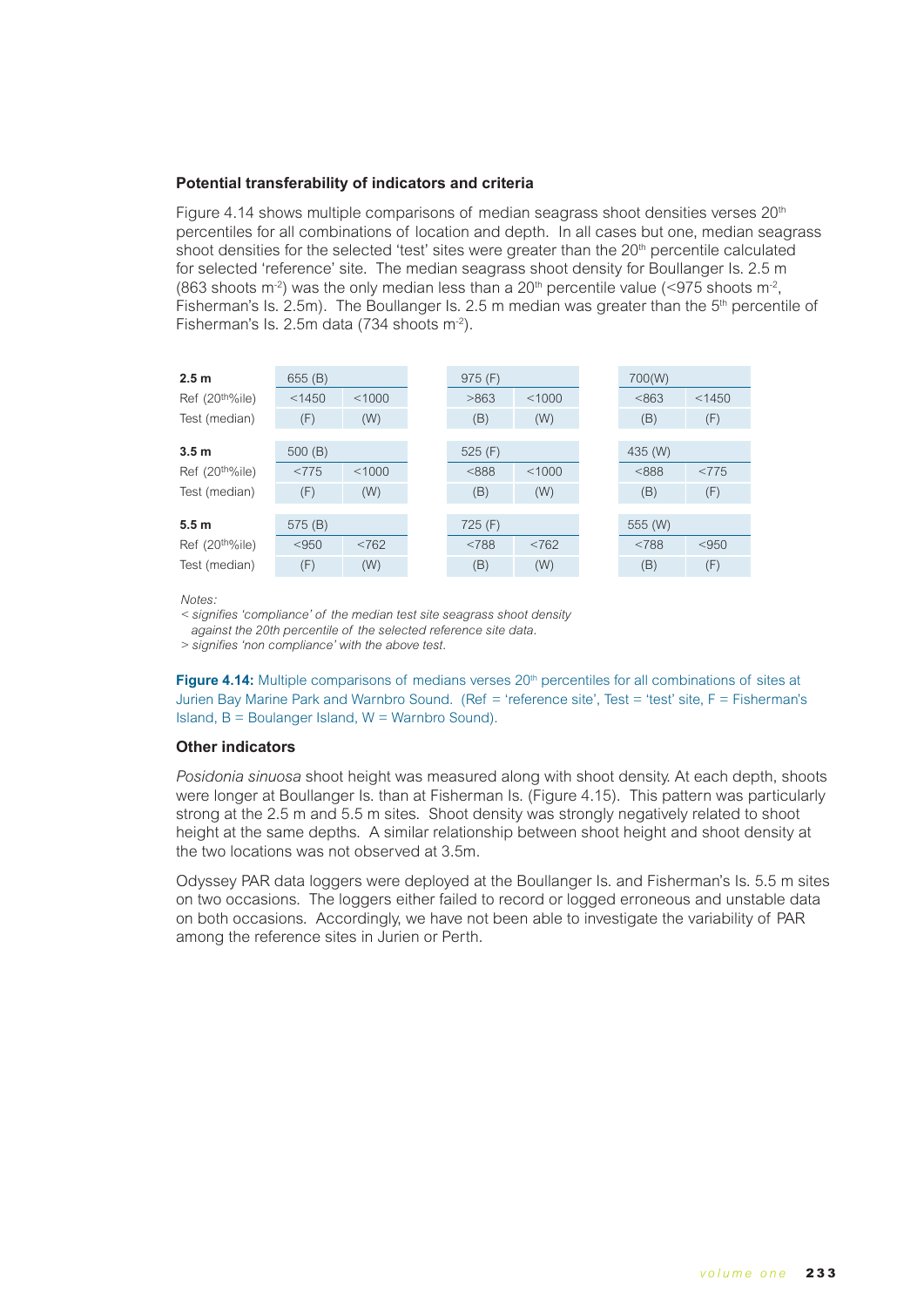

**Figure 4.15:** Average *P. sinuosa* shoot height and shoot density at 2.5 m, 3.5 and 5.5 m sites at Boullanger Is. and Fisherman's Is.

## **Discussion**

Establishing six new seagrass health reference sites in protected areas of the Jurien Bay Marine Park and monitoring them over three summers has improved understanding of the natural spatial and temporal variation in overall shoot density structure of *Posidonia sinuosa*  meadows off the mid-west coast and near Perth, and increased confidence in the approach being taken to assess seagrass health.

The results of statistical analysis performed here suggest that the overall shoot density structure of *P. sinuosa* meadows in the JBMP and Warnbro Sound varied significantly among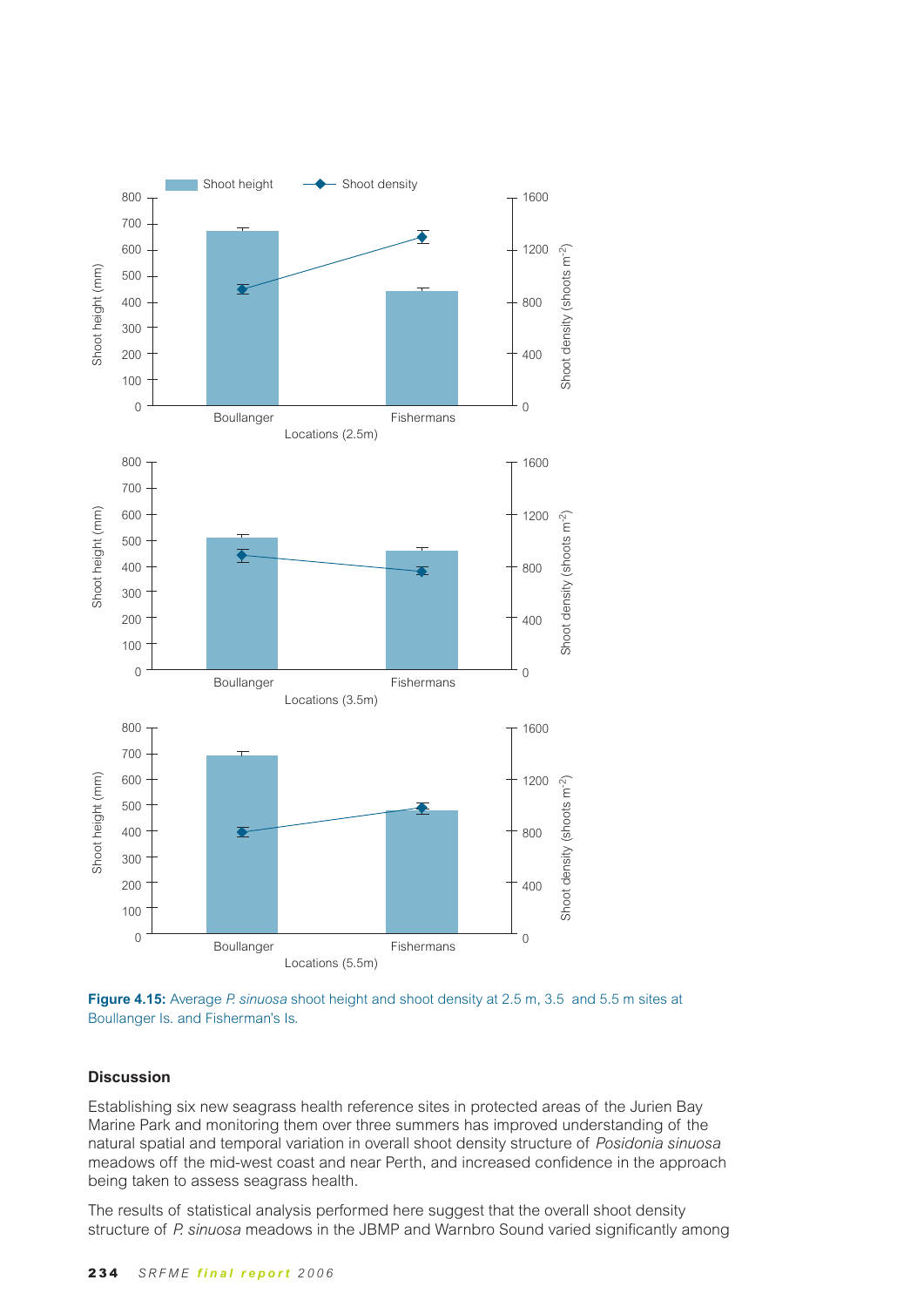the locations and depths monitored during this study. Interactions among the main factors in the ANOVA model also suggest that variability in overall meadow shoot density structure is complex and is probably driven by a variety of environmental factors, including depth (Collier, 2005), but possibly also including hydrodynamics, exposure to wave energy, and sediment type and depth.

Variation among estimates of percentiles of shoot density also provide insight into the overall structure of seagrass meadows at the sites monitored. Most variation among locations occurred for small percentiles and at 2.5 m deep sites. It is likely that a contributor of variation among small percentiles of *P. sinuosa* shoot density was sample size. In this study we calculated percentiles from three years of shoot density data (n=72, except Fisherman Is. 2.5 m were  $n=48$ ). It is worth noting that to maximise confidence in calculated 1<sup>st</sup> and 5<sup>th</sup> percentiles, the Standard Operating Procedures for monitoring in Cockburn Sound (EPA, 2005b) recommend using a minimum of five years data (n=120). A minimum of 20 samples should be used to calculate the  $20<sup>th</sup>$  percentile (ANZECC/ARMCANZ, 2000). It is also possible that seagrass inhabiting extremes of the depth range (e.g. very shallow or very deep water) may exhibit greater variability than seagrass inhabiting mid-range depths. While it is beyond the scope of this work to address this possibility, additional research could be designed and undertaken to test the applicability of the intermediate disturbance hypothesis in the context of *P. sinuosa* meadow structure using the reference sites established in the JBMP.

The finding based on analyses performed here that the three reference locations examined (Fisherman's Is., Boullanger Is. and Warnbro) were assessed as being as 'healthy' as each other has important management implications. Firstly, this suggests that the transfer of seagrass shoot density criteria derived from one region to monitoring sites in another region may be possible, but will need to give serious consideration to the inter-site variability in shoot densities. For example our data indicate that shoot density structure of *P. sinuosa* meadows at Fisherman's Is. sites, particularly the 2.5 m site, is different to that observed at Boulanger Is. and Warnbro Sound.

Fisherman's Is. is geo-morphologically most distinct from the other two sites, being located on a wide tombola-like structure formed in the shelter of the offshore islands. Fisherman's Is. sites are exposed to winds waves and swells from most directions. It has a thin veneer of sand over hard limestone. Boullanger Is. site is in a sheltered embayment on deeper sands, protected from southerly winds and swells and, while still differing in some important respects, is more similar to Warnbro Sound than is Fisherman's Is. The fact that the outcomes for Warnbro Sound and Boullanger Is. were similar, despite some significant differences in the degree of exposure and depth gradients, indicates a potential to apply reference site data from one geographical region to a monitoring site in another region.

It is probably the case that the particular habitat conditions at any given site are more crucial to the shoot density of a seagrass meadow than the general location. It is well known that light is a major determinant of shoot density, but the influence of other factors that can vary among sites, such as sediment depth and type and hydrodynamic conditions, is less clearly understood. In order to determine whether a site is suitable as a reference against a monitoring site, it would be important to determine that the sites were comparable with respect to key non-anthropogenic factors that can affect shoot density. Further investigations are required to be conducted into the factors that affect shoot density at sites not influenced by anthropogenic disturbance in order to determine which characteristics should determine the comparability of monitoring and reference sites. Research undertaken by SRFME scientists has revealed that reef algal diversity is correlated with orbital velocity generated by waves. Discussion with the SRFME ecological modeller has taken place to explore opportunities for collaboration to broaden this existing SRFME work to investigate whether correlations exist between orbital wave velocity and the seagrass meadow variables measured during this study.

A second and related key finding is that the assessments of Warnbro Sound against Fisherman's and Boullanger Islands reference sites confirm that Warnbro is 'healthy' according to the criteria applied and, from this perspective, is therefore an appropriate reference site.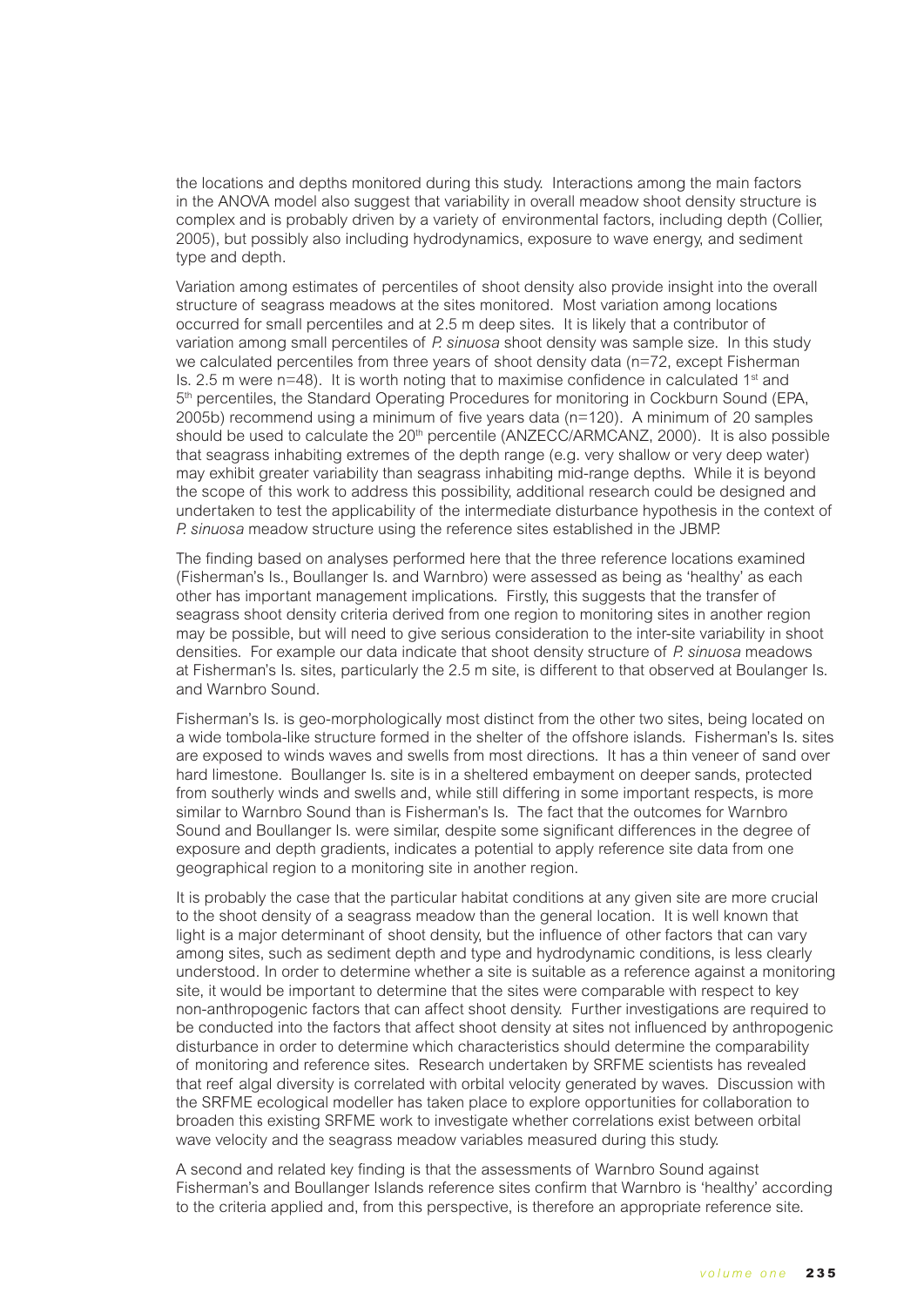Thirdly, the data gathered during this study provide an opportunity to examine the effect of strengthening the seagrass shoot density criteria to provide greater protection should the need arise in the future. Figure 4.16 provides an indication of the sensitivity of the seagrass health assessment methodology to strengthening the criteria in order to provide greater protection to the environment. If Warnbro Sound or Boullanger Is. sites are used as reference sites, the median values for the other two 'test' sites are consistently higher than the 35<sup>th</sup> percentile of the selected reference site (Figure 4.16). This suggests that, for these sites, the methods applied are robust enough to accommodate a strengthening of the EQC by reducing the allowable departure from a reference condition. The median values of selected 'tests' sites is more likely to be less than the nominal 35<sup>th</sup> percentile of reference site data if Fisherman Is. sites are the reference sites. This is most likely due to shoot densities at the 2.5 m and 5.5 m Fisherman's Is. sites being high relative to shoot densities measured in similar depths at the other locations. These findings, while promising, also point to the need for work into what are the most important factors that drive comparability of reference and monitoring sites.



**Figure 4.16:** Estimates of median seagrass shoot density at as percentiles of three selected reference sites. The 35<sup>th</sup> percentile is marked as the horizontal line.

In addition to providing a critical scientific information base from which to broaden the geographic coverage of the EQMF, the outcomes of this work provide a basis for establishing a seagrass health baseline and longer-term data set. This information has direct utility for gauging the performance of the JBMP against long-term targets set out in the Park's Management Plan and also could inform broader-scale assessment of the condition of WA's marine environment through processes such as State of Environment reporting.

### **Acknowledgements**

The investigators thank the SRFME Joint Venture Management Committee for agreeing to support this project. We are also grateful to Prof. Paul Lavery and Mr Jason Howe for their guidance and advice, analysis of the seagrass shoot density data and preparation of annual and final data reports which informed the preparation of this report.

Thanks are also due to the skipper of the DoE vessel, Mr Tim Daly and staff and students of the ECU School of Ecosystem Management who assisted in the field. We also acknowledge the local assistance and advice provided by Mr Keith Hockey and Mr Kevin Crane (CALM Jurien District).